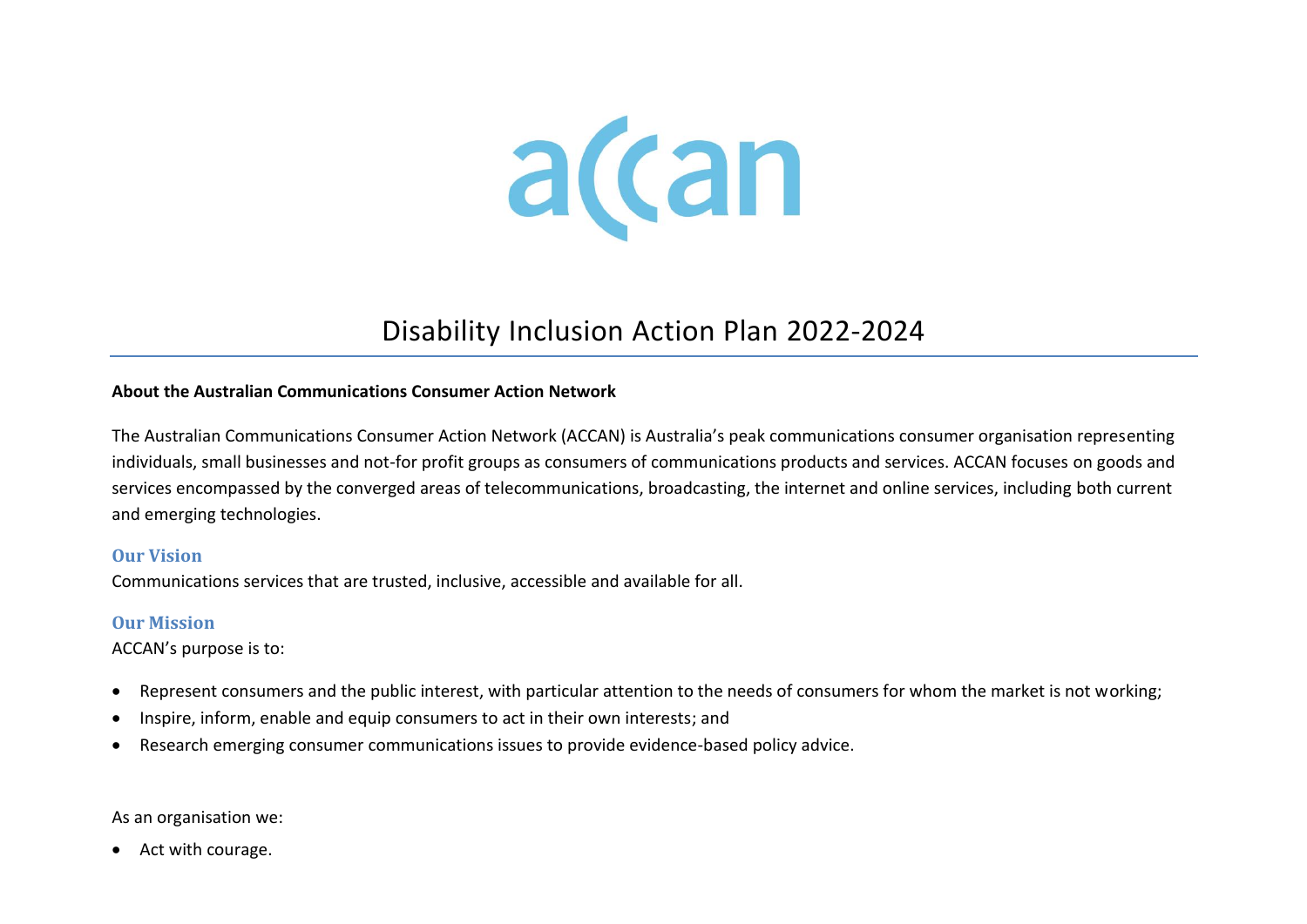- Operate openly.
- Be inclusive.
- Build relationships.
- Value people.

## **Our Strategic Direction**

Four strategic pillars guide ACCAN's work.

- Expanding Influence in an Evolving Communications Environment: We work to broaden our impact and continue to serve as the voice on communications issues.
- Leading Through Change and Reform: We strive for effective policy and regulatory reform.
- Consumers at the Heart of Everything We Do: We work with consumers to effectively identify and represent their interests to deliver significantly improved outcomes.
- Building Capability to Continually Enhance Our Impact: We continue to strengthen our organisation to effectively adapt to meet future needs.

### **Through enacting our Disability Inclusion Action Plan, ACCAN commits to:**

- Eliminate any discrimination based on disability, including against members or employees.
- Improve access, inclusion and participation for people with disability across the organisation.
- Comply with the Disability Discrimination Act and the UN Convention on the Rights of Persons with Disabilities.
- Be a model for how other organisations, especially not-for-profit organisations, can improve access for people with disability.
- Support industry to increase access for consumers with disability.

#### **Introduction**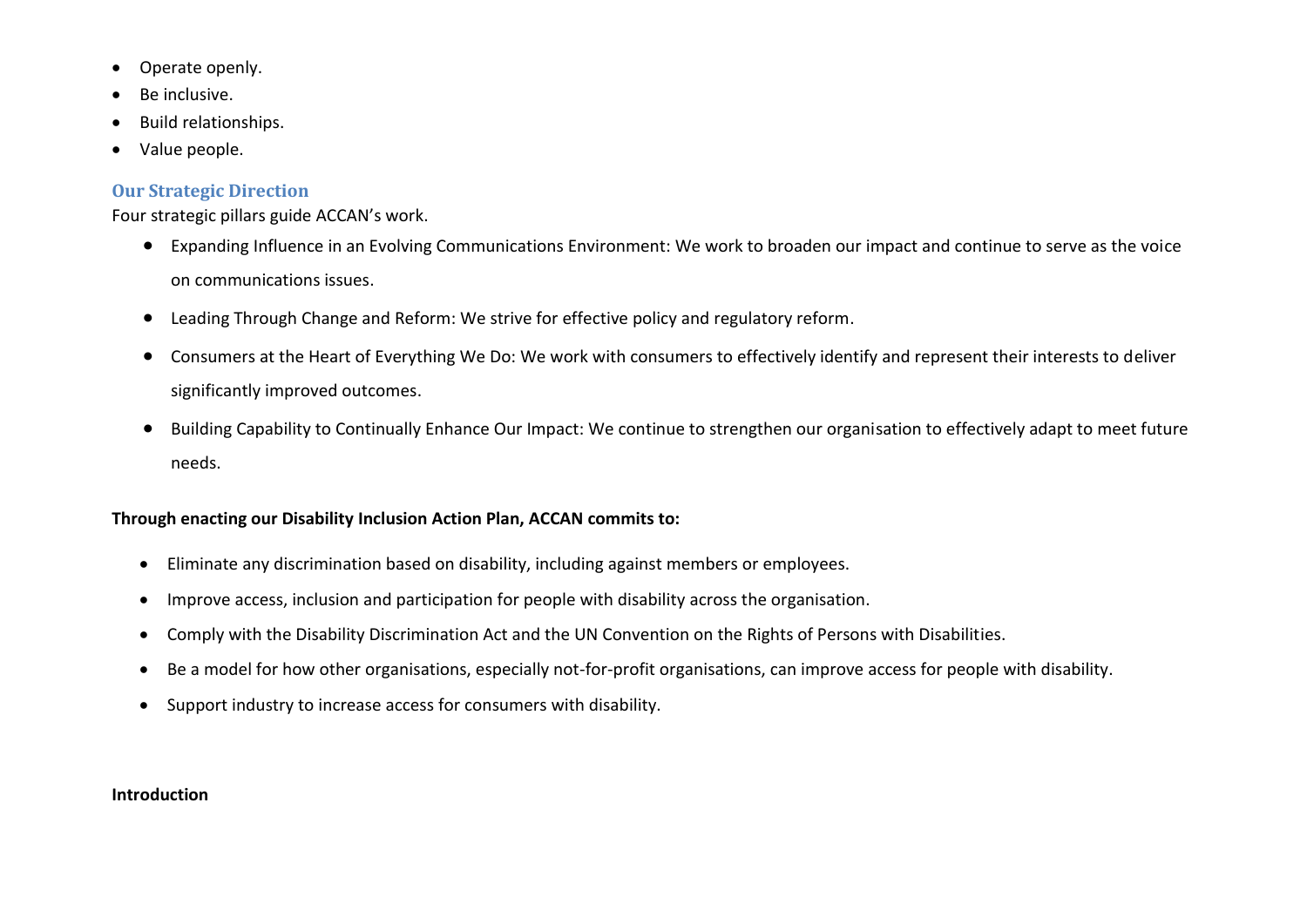ACCAN is proud that people with disability have always been considered an important focus of our organisation. ACCAN, founded in 2009, inherited many of the values of our predecessors, the Consumers Telecommunications Network and TEDICORE, both of which were active in promoting equal access for people with disability in the field of telecommunications. The work of ACCAN, as discussed in this Disability Inclusion Action Plan (DIAP), reflects these principles of equal access and meaningful inclusion of people with disability. By reinforcing these principles, ACCAN's DIAP makes explicit the tangible ways in which inclusion and access will be prioritised by all ACCAN staff and board members.

ACCAN is a not-for-profit, member-based organisation which values disability access. By valuing disability access, we ensure that disability related matters are included at the forefront of our planning processes. We want to be a model in this field, for other not-for-profits, as well as for business and government. Approximately 30 percent of ACCAN organisational members represent people with disability, and approximately 20 percent of people Australia have disability. As such, it is vital that the voices and experiences of people with disability are appropriately reflected in ACCAN's work, and that these members have equal access to all ACCAN events, consultations, submissions and other information.

ACCAN has successfully implemented and reported on previous Disability Action Plans, and has already demonstrated best practice disability inclusion in a number of ways. For instance:

- ACCAN staff have completed Easy English training provided by a reputable Easy English provider.
- ACCAN holds an annual Disability Advisory Forum, which represents the views of disability communities and informs ACCAN's policy positions, public statements and advice.
- ACCAN has a hearing loop available at our office and ensures a hearing loop is used at our conference, research events, meetings and other events as required.
- All of ACCAN's business cards feature Braille and large print.
- ACCAN ensures that Auslan interpreters and real-time captioning are available at our conference, research events, and Board and consultative meetings, as required.

This Disability Inclusion Action Plan will challenge ACCAN as an organisation to continue to provide best practice access, and to find further opportunities to improve. While the DIAP assigns responsibility to certain staff members for different outcomes, all ACCAN employees and board members have a crucial role to play in enabling access and inclusion. The DIAP Committee, comprised of staff members from across ACCAN's different teams, will oversee the implementation of the Plan, provide information, and support staff to meet these outcomes.

Note: In this document, hyperlinks provide links to further useful information.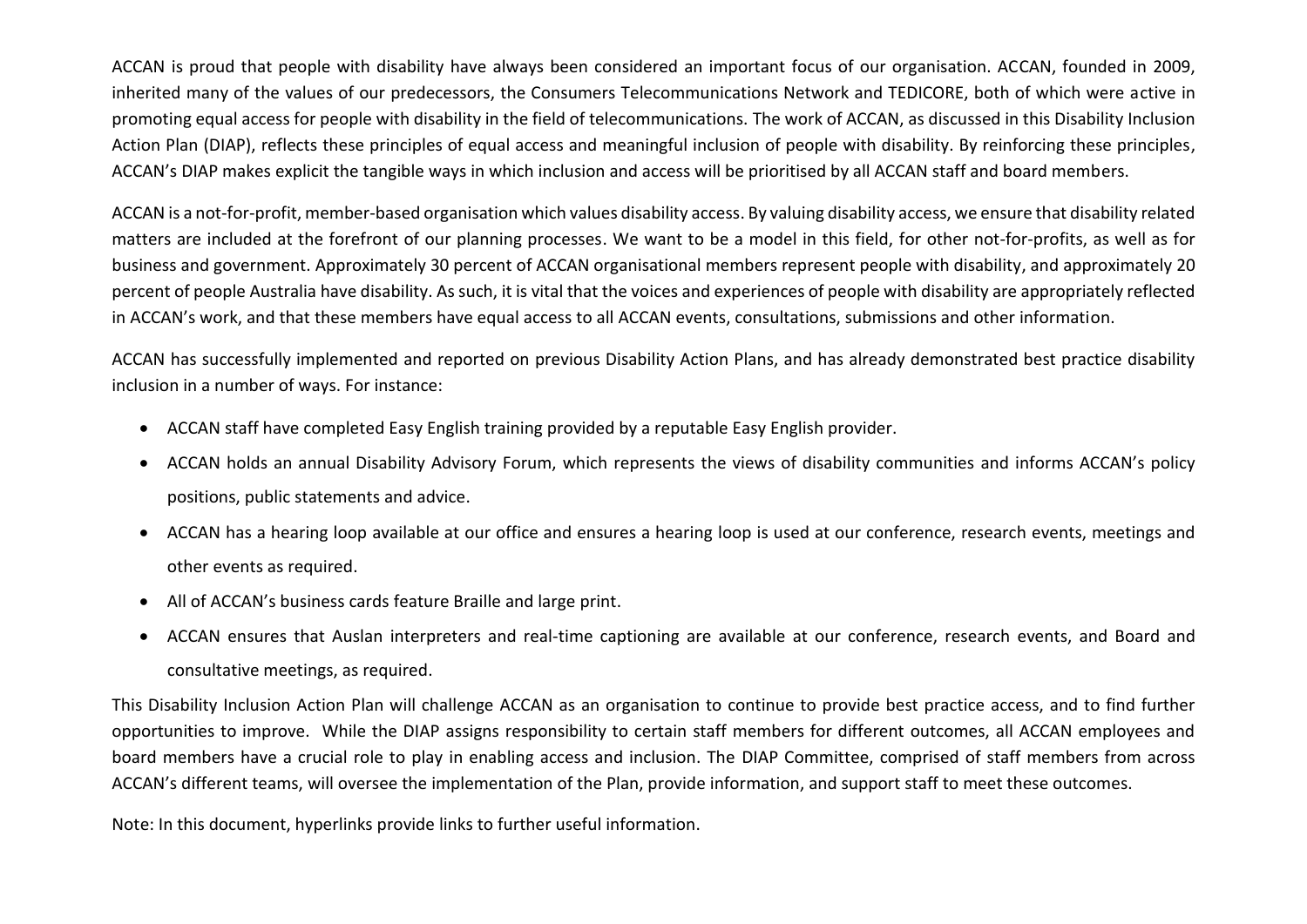| Term used in this<br>document       | <b>Definition</b>                                                                                                                                                                                                                                                                                                                                                                                                                                            |
|-------------------------------------|--------------------------------------------------------------------------------------------------------------------------------------------------------------------------------------------------------------------------------------------------------------------------------------------------------------------------------------------------------------------------------------------------------------------------------------------------------------|
| Audio description                   | A form of access for people who are blind or vision-impaired, consisting of a narrator talking through a presentation (for example, a<br>DVD or theatre performance), describing what is happening on the screen during the natural pauses in the audio.                                                                                                                                                                                                     |
| Auslan                              | Australian Sign Language, the language used by the Australian Deaf community.                                                                                                                                                                                                                                                                                                                                                                                |
| <b>CRPD</b>                         | The United Nations Convention on the Rights of Persons with Disabilities is an international human rights convention that outlines<br>the inherent human rights of all people with disability.                                                                                                                                                                                                                                                               |
| <b>DIAP</b>                         | Disability Inclusion Action Plan.                                                                                                                                                                                                                                                                                                                                                                                                                            |
| <b>DAT</b>                          | Document Accessibility Toolbar. A tool to support the creation of accessible documents in Microsoft Word.                                                                                                                                                                                                                                                                                                                                                    |
| <b>DDA</b>                          | The Disability Discrimination Act (1992) makes it unlawful to discriminate against someone with disability in all aspects of life, such<br>as in employment, education, the provision of goods, services and facilities, and access.                                                                                                                                                                                                                         |
| Deafblind                           | A person who is Deafblind will have varying degrees of vision impairment and deafness/hearing impairment. Individuals have widely<br>differing communication requirements, which can include spoken language, Auslan, hand-over-hand Auslan (in which the individual<br>touches the hands of the signer in order to feel the movement) and tactile fingerspelling (in which the signer signs adapted letters<br>of the alphabet into the individual's palm). |
| <b>Disability Advisory</b><br>Forum | An annual, standing advisory forum at which representatives from the disability sector advise ACCAN on the most important media<br>and telecommunications issues for consumers with disability.                                                                                                                                                                                                                                                              |
| Easy English                        | Also called 'easy read', this is a form of writing which is "more accessible for people who have difficulty reading and understanding<br>written information. It uses: clear, simple language; one idea per sentence; short sentences; direct language (readers are addressed<br>as 'you'); pictures, logos or photographs to add meaning to the text; minimal punctuation." (Consumer Affairs Victoria)                                                     |
| <b>Hearing loop</b>                 | Also known as an audio loop or an audio induction loop. A loop of cable around a designated area, usually a room or a building,<br>which allows a person who uses a hearing aid to more readily hear what a speaker is saying. Requires the use of a special<br>microphone by each speaker.                                                                                                                                                                  |
| Inclusive language                  | "Language that is respectful and promotes the acceptance and value of all people. It is language which is free from words, phrases<br>or tones that demean, insult, exclude, stereotype, infantilise or trivialise people on the basis of their membership of a certain group<br>or because of a particular attribute." (The University of Queensland)                                                                                                       |
| Inherent<br>requirements            | "The essential duties of a job" (Australian Human Rights Commission). For example, an inherent requirement of a position with a<br>supermarket may be to serve customers at a check-out, but it is not necessarily an inherent requirement to stand up while doing so;<br>or an inherent requirement of a position with ACCAN might be the ability to use email, but it's not an inherent requirement that the<br>email must be accessed visually.           |
| Interpreter                         | A person qualified by the National Accreditation Authority for Translators and Interpreters (NAATI) to work between spoken English<br>and another spoken language, or between English and Auslan. The minimum NAATI accreditation level is Paraprofessional<br>(previously Level 2). Most ACCAN events will require the use of a Professional Auslan interpreter (previously Level 3).                                                                       |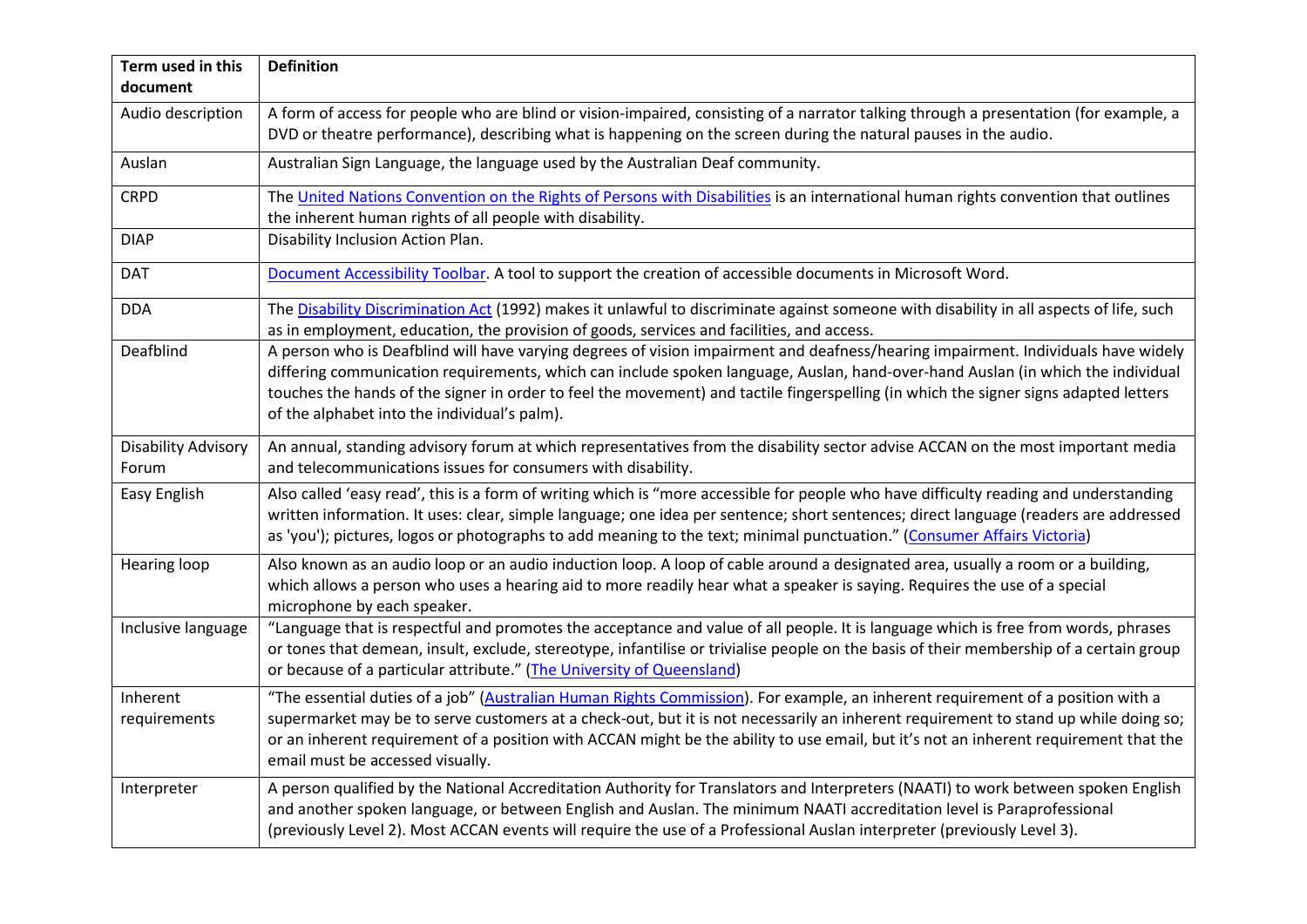| Term used in this<br>document | <b>Definition</b>                                                                                                                                                                                                                                                                                                                                                                                                                                                              |
|-------------------------------|--------------------------------------------------------------------------------------------------------------------------------------------------------------------------------------------------------------------------------------------------------------------------------------------------------------------------------------------------------------------------------------------------------------------------------------------------------------------------------|
| <b>NRS</b>                    | The National Relay Service is a phone solution for people who are Deaf or have hearing or speech impairment. ACCAN staff can use<br>the NRS to call, or receive calls from, people who are Deaf or have hearing or speech impairment.                                                                                                                                                                                                                                          |
| Plain English                 | Also called 'plain language', this is a form of writing that "involves writing clearly so readers can find, understand and use the<br>information they need from one reading. The Plain English Foundation describes the key features as a combination of "clear, concise<br>expression; an effective structure and good document design."" (Scope Australia)                                                                                                                  |
| <b>RAP</b>                    | A Reconciliation Action Plan is "a strategic document that supports an organisation's business plan. It includes practical actions that<br>will drive an organisation's contribution to reconciliation both internally and in the communities in which it operates.""<br>(Reconciliation Australia)                                                                                                                                                                            |
| Real-time<br>captioning       | This enables people who are Deaf or have hearing impairment to read a transcript of the spoken word in real time, (usually) created<br>by a stenographer and displayed on a computer screen or projected onto a larger screen. The captioner can be present or work<br>remotely.                                                                                                                                                                                               |
| Reasonable<br>adjustments     | (In the employment context) Changes to a position (which do not impose unjustifiable hardship on an employer) which would allow<br>a person with disability to perform the role - for example, the provision of screenreader technology would allow a person who is<br>blind to use a computer; or the provision of a chair would allow a person with chronic back pain to sit down while serving customers<br>at a supermarket checkout (Australian Human Rights Commission). |
| Screenreader                  | A technology which enables a person who is blind or vision-impaired to access written documents via an audio output and a<br>computer.                                                                                                                                                                                                                                                                                                                                         |
| Translator                    | A person qualified by the National Accreditation Authority for Translators and Interpreters (NAATI) to work between written English<br>and another written language. There are also some Auslan interpreters and Deaf people who are experienced and skilled in<br>translating written English into recorded Auslan, or vice versa.                                                                                                                                            |
| <b>Universal Design</b>       | A philosophy to ensure that practical issues such as accessibility for people are dealt with by an inclusive approach to the planning<br>of products and services.                                                                                                                                                                                                                                                                                                             |
| <b>WCAG</b>                   | Web Content Accessibility Guidelines, a set of guidelines on making web content accessible, primarily for people with disability.                                                                                                                                                                                                                                                                                                                                              |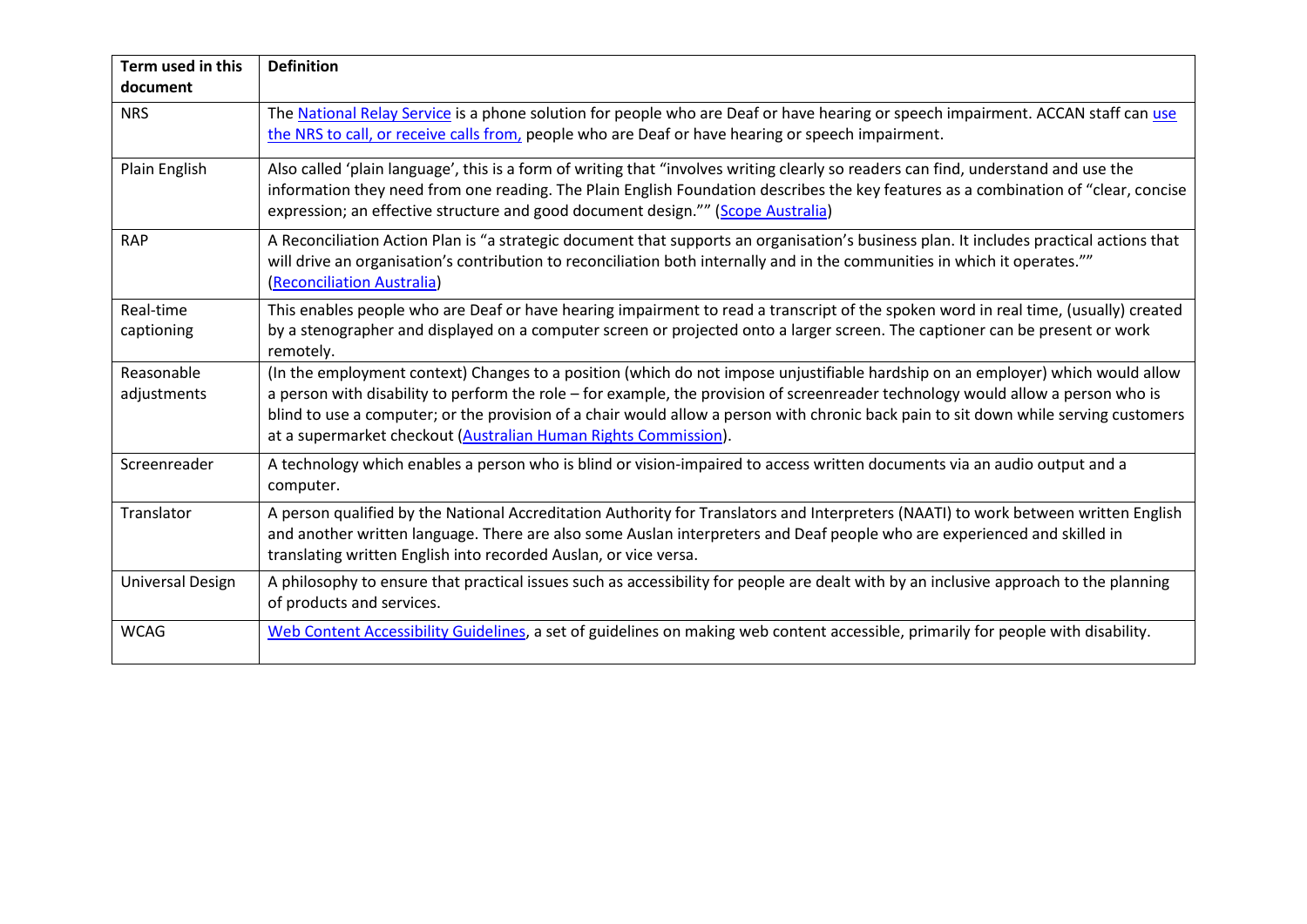# **ACCAN Disability Inclusion Action Plan**

#### **Objective 1: All staff and board members support an organisational culture that is responsive to the needs of people with disability**

| <b>Outcome</b>                                                                 | <b>Performance Indicators</b>                                                                                                                                                                                                                                                                                                                                          | <b>Responsibility</b>                            | <b>Timeframe</b>                                   |
|--------------------------------------------------------------------------------|------------------------------------------------------------------------------------------------------------------------------------------------------------------------------------------------------------------------------------------------------------------------------------------------------------------------------------------------------------------------|--------------------------------------------------|----------------------------------------------------|
| ACCAN staff continue to<br>develop disability-specific<br>skills and knowledge | All staff and board directors receive disability awareness training upon<br>induction, including an introduction to the NRS; skills in creating accessible<br>documents using the Document Accessibility Toolbar; basic Sighted Guide<br>skills; information about appropriate and inclusive language; and<br>information about disability organisations and services. | Director of Inclusion;<br>Digital Assets Manager | Induction of each<br>new staff and<br>board member |
|                                                                                | ACCAN provides at least one disability-related training session annually for<br>staff and board members. Conducted by people with lived experience, this<br>may include topics such as general disability awareness, mental health<br>awareness, or communication accessibility, and may also include<br>presentations about their lived experiences.                  | <b>Business Manager</b>                          | Annually                                           |
|                                                                                | All staff members who wish to partake in additional accessibility and/or<br>inclusion training are encouraged to apply to do so through ACCAN's<br>professional development program.                                                                                                                                                                                   | <b>Business Manager</b>                          | Ongoing                                            |
|                                                                                | All permanent staff are aware of the accessible communications channels<br>used by ACCAN. For instance, they know where to find information about<br>the NRS to make and receive calls; and they have a general understanding<br>of how to use the ACCAN SMS number.                                                                                                   | All staff; Inclusion Team                        | Ongoing, with<br>quarterly<br>reminders            |
| Disability issues are<br>considered as part of                                 | All non-disability-specific policy submissions and research must consider<br>disability issues.                                                                                                                                                                                                                                                                        | Inclusion Team; Policy<br>Team; Research Team    | Ongoing                                            |
| mainstream ACCAN issues                                                        | ACCAN engages and consults regularly with people with disability and<br>member organisations representing people with disability.                                                                                                                                                                                                                                      | Inclusion Team; Policy<br>Team                   |                                                    |
|                                                                                | Information and feedback regarding disability (e.g. from ACCAN members)<br>is made available to staff.                                                                                                                                                                                                                                                                 | <b>Inclusion Team</b>                            |                                                    |
|                                                                                | ACCAN subscribes to relevant member publications and relevant<br>newsletters are shared with the team.                                                                                                                                                                                                                                                                 | <b>Inclusion Team</b>                            |                                                    |
| Staff are well-informed<br>about the DIAP, its purpose                         | The DIAP is included in ACCAN's general induction module.                                                                                                                                                                                                                                                                                                              | Director of Inclusion;<br>new staff              | Induction of each<br>new staff<br>member           |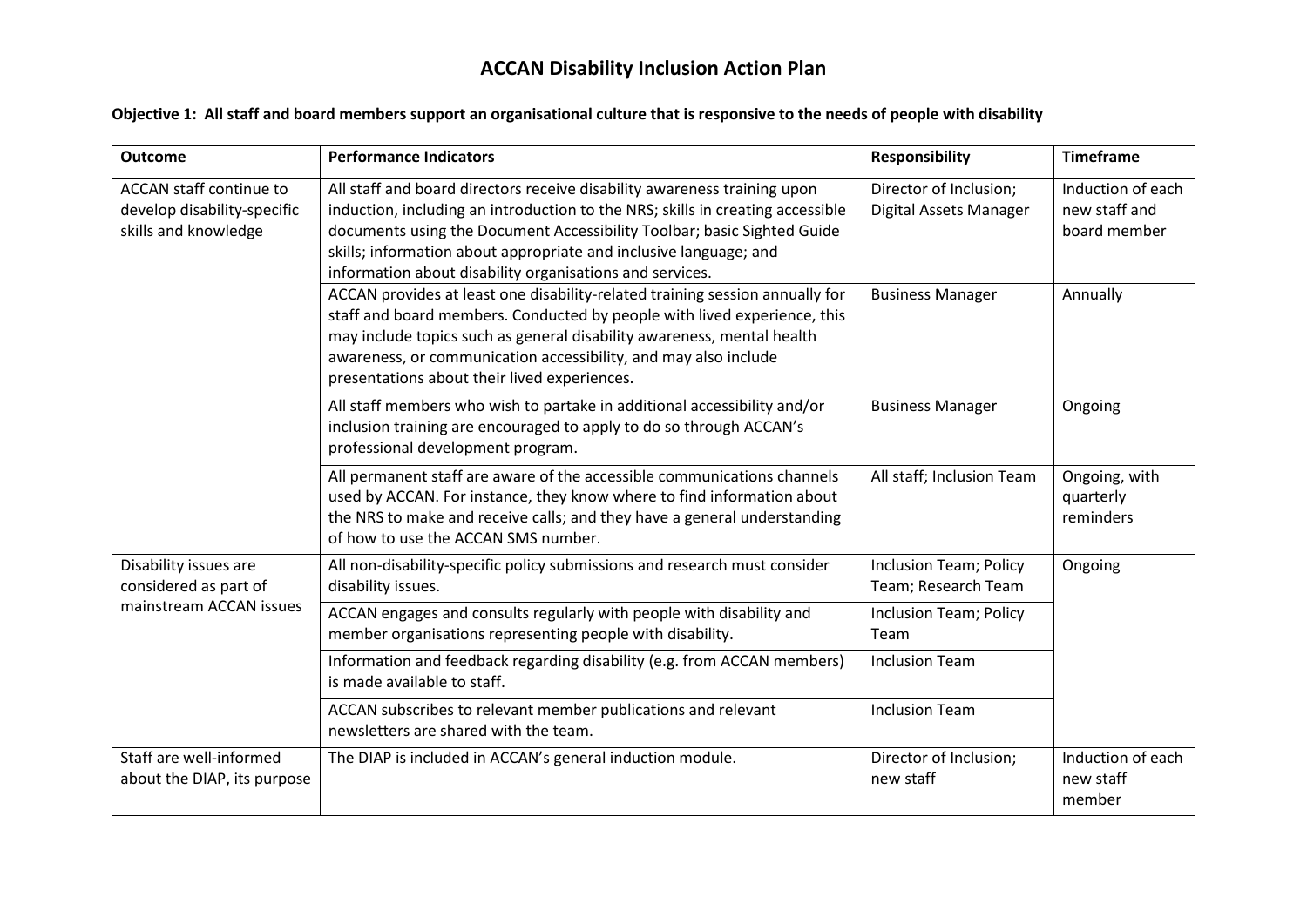| <b>Outcome</b>                               | <b>Performance Indicators</b>                                                                                                                                                                  | <b>Responsibility</b>                                    | <b>Timeframe</b>          |
|----------------------------------------------|------------------------------------------------------------------------------------------------------------------------------------------------------------------------------------------------|----------------------------------------------------------|---------------------------|
| and their role in delivering<br>its outcomes | All staff participate in a DIAP refresher course, run by the DIAP Committee,<br>to re-affirm the purpose of the DIAP and what staff responsibilities are in<br>relation to the 2022-2024 DIAP. | All staff; DIAP<br>Committee                             | By June 2022              |
|                                              | 'DIAP updates' is a standing agenda item at staff meetings at least monthly;<br>for the DIAP committee to provide a brief overview of progress.                                                | <b>Staff Meeting Co-</b><br>ordinator; DIAP<br>committee | Monthly staff<br>meetings |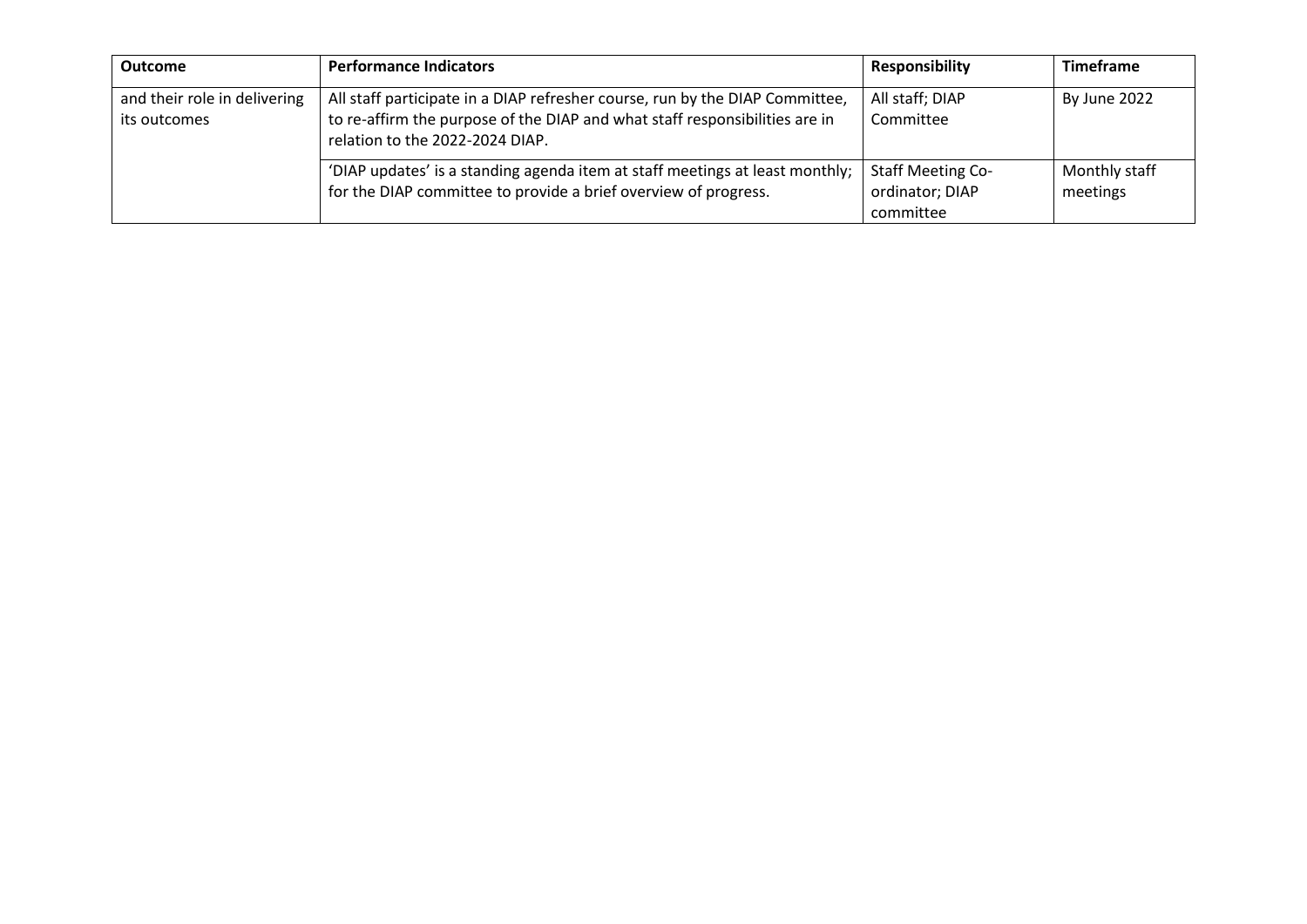| <b>Outcome</b>                                                                                 | <b>Performance Indicators</b>                                                                                                                                                                                                                                                       | <b>Responsibility</b>                                                                                      | <b>Timeframe</b> |
|------------------------------------------------------------------------------------------------|-------------------------------------------------------------------------------------------------------------------------------------------------------------------------------------------------------------------------------------------------------------------------------------|------------------------------------------------------------------------------------------------------------|------------------|
| <b>ACCAN's recruitment</b><br>process is accessible, and                                       | Jobs are designed with their Inherent Requirements in mind, and these are<br>reflected in recruitment advertisements and position descriptions.                                                                                                                                     | <b>Management Team</b>                                                                                     | Ongoing          |
| people with disability are<br>aware of and encouraged<br>to apply for vacant                   | Recruitment advertisements note that ACCAN is an equal opportunity<br>employer.                                                                                                                                                                                                     | <b>Business Manager</b>                                                                                    |                  |
| positions at ACCAN                                                                             | Recruitment processes inform all applicants that they may request<br>Reasonable Adjustments to the interview and recruitment process, and this<br>is reflected in the information package.                                                                                          | <b>Business Manager</b>                                                                                    |                  |
|                                                                                                | Recruitment advertisements note that ACCAN can be contacted via the<br>NRS.                                                                                                                                                                                                         | <b>Business Manager</b>                                                                                    |                  |
|                                                                                                | ACCAN notifies disability employment services of all vacancies to ensure<br>that information about vacant positions at ACCAN is disseminated to<br>people with disability who are seeking work.                                                                                     | <b>Business Manager</b>                                                                                    |                  |
| Reasonable Adjustments<br>are undertaken to allow an                                           | As part of induction for new managers, staff with supervisory<br>responsibilities are informed about the Employment Assistance Fund.                                                                                                                                                | Director of Inclusion                                                                                      | Ongoing          |
| employee with disability to<br>perform the inherent<br>requirements of their<br>position       | Upon the acceptance of a job offer, supervisors undertake specific<br>consultation with successful applicants about their Reasonable Adjustment<br>requirements. Upon commencement of employment, supervisors will seek<br>regular feedback and report back to the Management Team. | Supervisors;<br>Management Team;<br><b>Business Manager</b>                                                |                  |
|                                                                                                | Staff with disability are provided with Reasonable Adjustments in order to<br>access ACCAN's employee assistance program.                                                                                                                                                           | Staff who have specific<br>requirements to discuss<br>with their supervisor;<br><b>Business Manager</b>    |                  |
| Consideration of training,<br>interning and mentoring<br>options for people with<br>disability | Where budget is available, ACCAN will provide paid internship<br>opportunities for people with disability.                                                                                                                                                                          | Management Team                                                                                            | Ongoing          |
| ACCAN is a safe, inclusive<br>and welcoming work<br>environment for people<br>with disability  | OHS and emergency procedures provide for appropriate assistance (if<br>required) for people with disability (whether employees or visitors). All<br>staff are made aware of these procedures at induction.                                                                          | OHS Officer;<br><b>Business Manager;</b><br><b>Executive Assistant &amp;</b><br><b>Events Co-ordinator</b> | Ongoing          |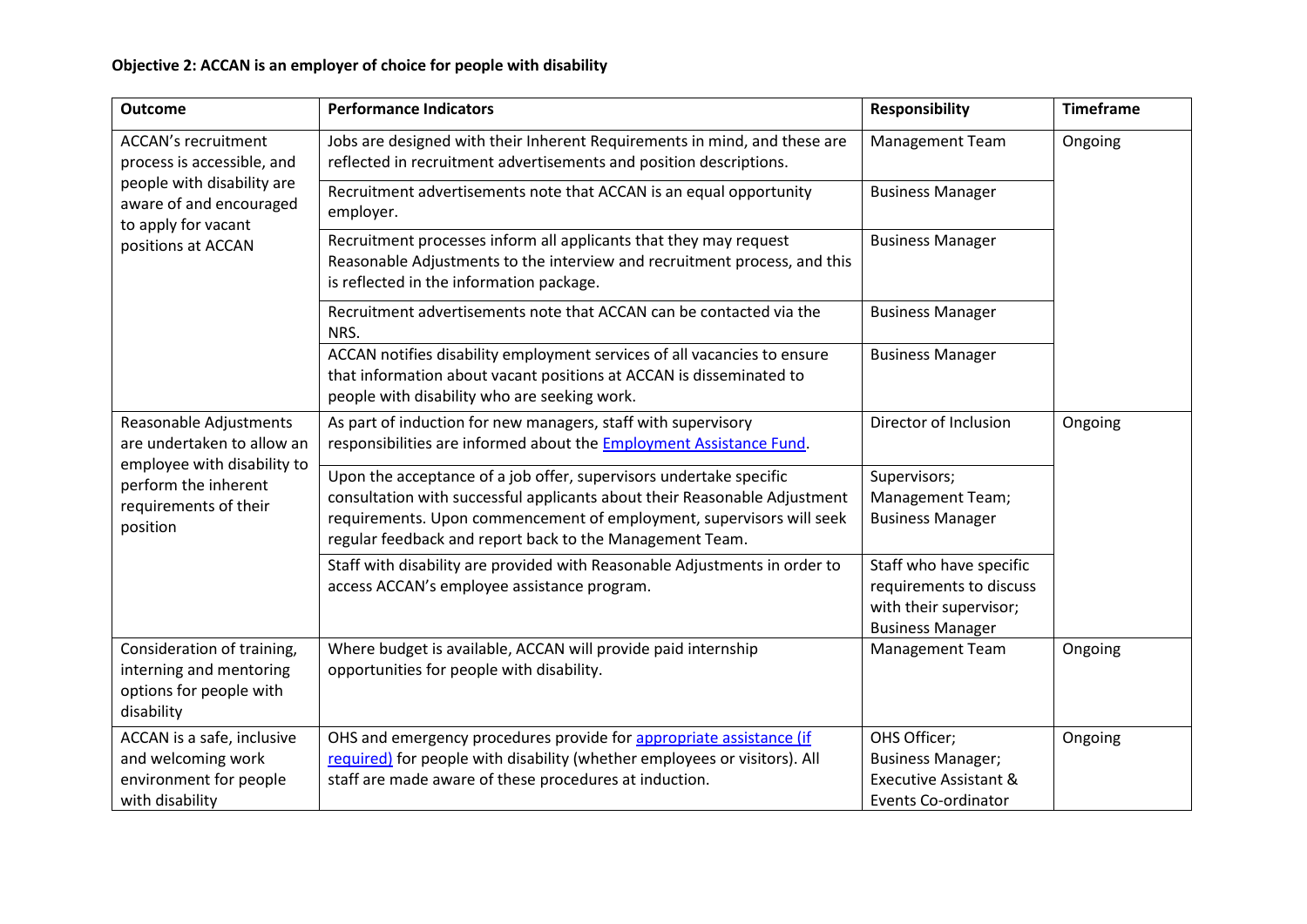| <b>Outcome</b> | <b>Performance Indicators</b>                                                  | <b>Responsibility</b>    | <b>Timeframe</b>  |
|----------------|--------------------------------------------------------------------------------|--------------------------|-------------------|
|                | Internal social and team-building activities are accessible to all staff (this | All staff                |                   |
|                | will be based on individual staff requirements - for example, venues may       | (The person organising   |                   |
|                | need to be physically accessible or Auslan interpreters may need to be         | an event is to liaise    |                   |
|                | provided).                                                                     | directly with staff to   |                   |
|                |                                                                                | check requirements)      |                   |
|                | All internal documents are accessible for employees and conform to best        | All staff; Supervisors;  | Ongoing, with     |
|                | practice accessibility.                                                        | DIAP committee           | quarterly         |
|                |                                                                                |                          | reminders         |
|                | All office equipment (such as photocopiers, telephones, microwaves etc.) is    | Management Team;         | Ongoing           |
|                | as accessible as possible to ensure equity of access for all ACCAN staff. An   | <b>Business Manager;</b> |                   |
|                | audit will be performed to establish an upgrade plan to ensure the             | Digital Assets Manager;  | Audit and testing |
|                | accessibility of all future purchases. All online and offline software         | <b>Inclusion Team</b>    | to be completed   |
|                | environments will undergo rigorous testing to ensure accessibility for         |                          | by December       |
|                | people with disability.                                                        |                          | 2022              |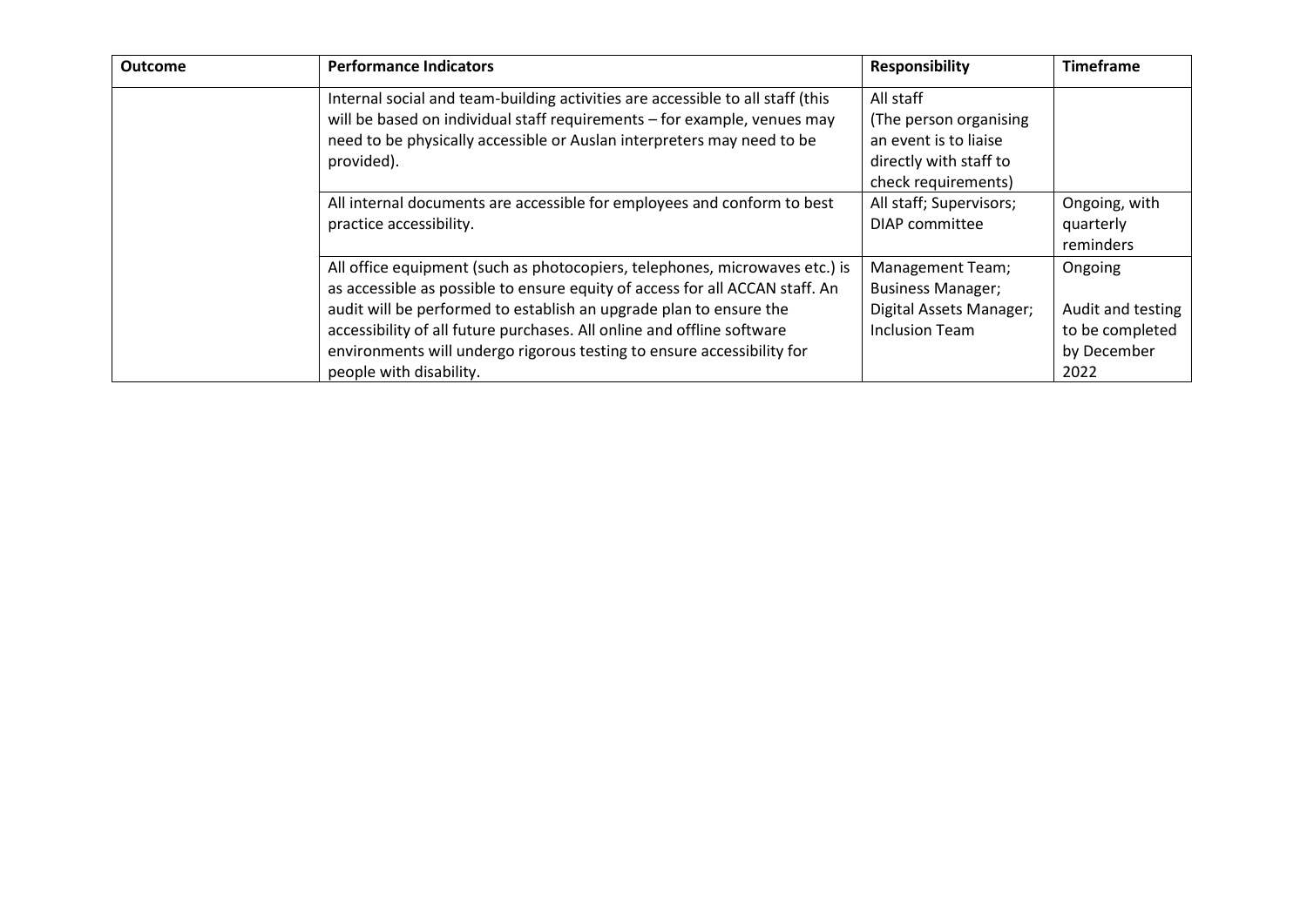| <b>Outcome</b>                                                                                 | <b>Performance Indicators</b>                                                                                                                                                                                                                                                                                                                                                                                                             | Responsibility                                                                                                        | <b>Timeframe</b>                                    |
|------------------------------------------------------------------------------------------------|-------------------------------------------------------------------------------------------------------------------------------------------------------------------------------------------------------------------------------------------------------------------------------------------------------------------------------------------------------------------------------------------------------------------------------------------|-----------------------------------------------------------------------------------------------------------------------|-----------------------------------------------------|
| People with disability are<br>able to access ACCAN's<br>premises                               | As per ACCAN's event guidelines, prior to attending the ACCAN office<br>visitors are provided with accessible information to help them easily find<br>the office, including:<br>ACCAN's street address,<br>$\bullet$<br>Plain English instructions for locating the lift and office, and<br>$\bullet$<br>Information about nearby accessible parking.<br>$\bullet$                                                                        | Meeting organiser;<br><b>Executive Assistant &amp;</b><br><b>Events Co-ordinator</b>                                  | Ongoing                                             |
|                                                                                                | Visitors to ACCAN can use telecommunications, with ACCAN's office<br>continuing to offer access, via laptop, to some types of National Relay<br>Service calls. <sup>1</sup>                                                                                                                                                                                                                                                               | Digital Assets Manager;<br><b>Executive Assistant &amp;</b><br><b>Events Co-ordinator</b>                             |                                                     |
|                                                                                                | ACCAN will perform an audit of its existing premises against accessible<br>building standards to inform future decisions regarding the location of<br>ACCAN's premises.                                                                                                                                                                                                                                                                   | <b>Business Manager;</b><br>Inclusion Team; CEO                                                                       | December 2022,<br>ongoing<br>monitoring<br>required |
| <b>ACCAN visitors or event</b><br>attendees receive support<br>or assistance where<br>required | Visitors to the ACCAN office, and attendees at ACCAN events, are asked if<br>they would like assistance, and if so, what kind of assistance.<br>If assistance is required, an ACCAN staff member will assist to the best of<br>their ability. This assistance may include, for example, guidance to toilets;<br>guidance into/out of the office; or guidance to/from transport but does not<br>extend to performing personal care duties. | Meeting organiser;<br><b>Executive Assistant &amp;</b><br>Events Co-ordinator (or<br>other delegated staff<br>member) | Ongoing                                             |
|                                                                                                | Upon request, consideration is given to other types of support (e.g. free<br>conference registration for a support person) that may enable a person's<br>attendance at an ACCAN meeting or event. This may also include using<br>technologies such as Video-Conferencing or online captioning facilities to<br>ensure a person's maximum participation.                                                                                   | Meeting organiser;<br><b>Executive Assistant &amp;</b><br><b>Events Co-ordinator</b>                                  |                                                     |
| ACCAN events, including<br>conferences, consultations                                          | ACCAN only uses event venues that have accessibility features (e.g. with<br>ramps, including to the stage and lifts, and with hearing loops).                                                                                                                                                                                                                                                                                             | <b>Executive Assistant &amp;</b><br><b>Events Co-ordinator</b>                                                        | Ongoing                                             |

<sup>&</sup>lt;sup>1</sup> The types of NRS calls available at ACCAN are reliant upon the technology available – for instance, ACCAN no longer has a TTY and is therefore unable to provide visitors access to TTY NRS calls.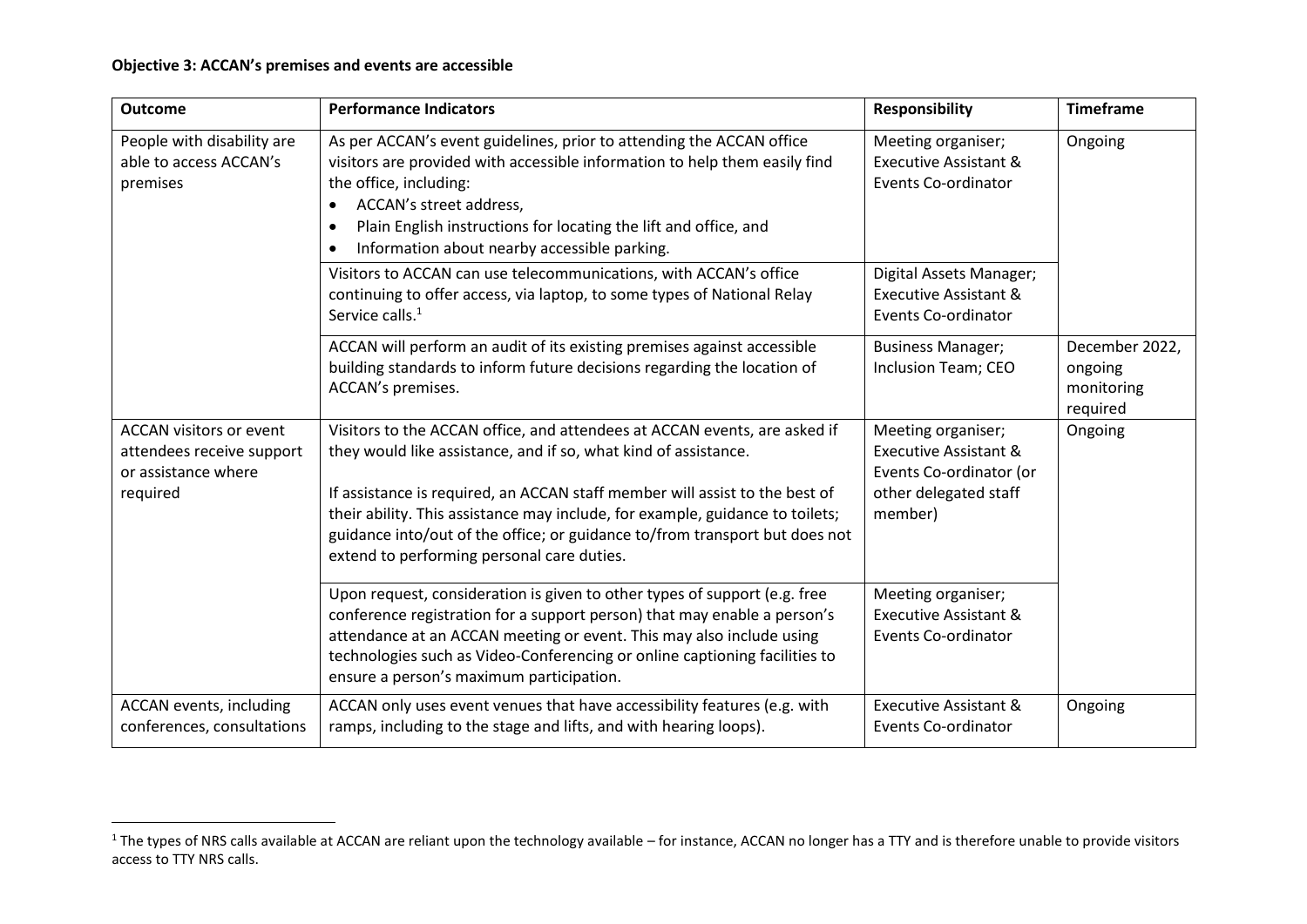| <b>Outcome</b>                                                         | <b>Performance Indicators</b>                                                                                                                                                                                                                                                                                                                             | <b>Responsibility</b>                                   | <b>Timeframe</b> |
|------------------------------------------------------------------------|-----------------------------------------------------------------------------------------------------------------------------------------------------------------------------------------------------------------------------------------------------------------------------------------------------------------------------------------------------------|---------------------------------------------------------|------------------|
| and other meetings, are<br>accessible for attendees<br>with disability | Auslan interpreters, Deaf Relay interpreters and other interpreters for<br>people who are Deafblind, are provided for public ACCAN events upon<br>request (provided sufficient notice is given).                                                                                                                                                          | Executive Assistant &<br>Events Co-ordinator            |                  |
|                                                                        | Real-time captioning is provided at public ACCAN events upon request<br>(provided sufficient notice is given).                                                                                                                                                                                                                                            | <b>Executive Assistant &amp;</b><br>Events Co-ordinator |                  |
|                                                                        | When choosing event venues and planning event programs, consideration<br>is given to factors affecting people with intellectual disability.                                                                                                                                                                                                               | Executive Assistant &<br>Events Co-ordinator            |                  |
|                                                                        | ACCAN event documents (including meeting documents) are accessible for<br>people with disability. Documents are provided electronically ahead of the<br>scheduled meeting/event, upon request (with sufficient notice).                                                                                                                                   | Meeting or event<br>organiser                           |                  |
|                                                                        | Speakers at ACCAN events are advised about the needs of audience<br>members with disability.                                                                                                                                                                                                                                                              | <b>Executive Assistant &amp;</b><br>Events Co-ordinator |                  |
|                                                                        | As per ACCAN's event guidelines, where ACCAN requests a meeting with a<br>Deaf organisation or individual member, ACCAN will, in most cases, cover<br>interpreting costs and book the interpreter. Where another organisation<br>requests a meeting, payment towards interpreting, and interpreter<br>booking, will be discussed on a case by case basis. | <b>Management Team</b>                                  |                  |
| Accommodation organised<br>by ACCAN is accessible<br>upon request      | ACCAN's travel policy is inclusive of the varied needs of people with<br>disability.                                                                                                                                                                                                                                                                      | <b>Business Manager; CEO</b>                            | Ongoing          |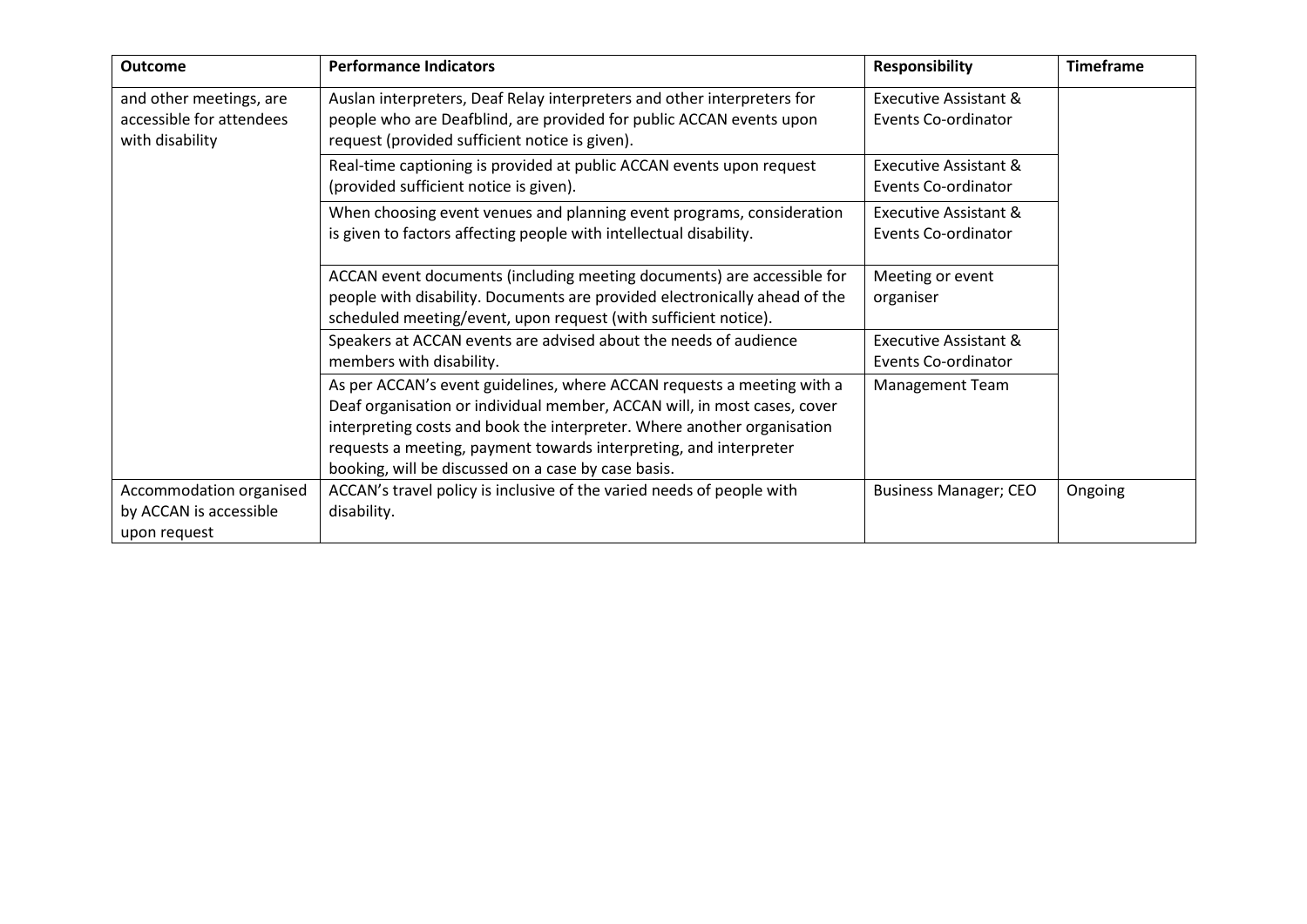# **Objective 4: ACCAN demonstrates best practice in accessible communications**

| <b>Outcome</b>                                                                   | <b>Performance Indicators</b>                                                                                                                                                                                                                                                                                                               | <b>Responsibility</b>                                                                           | <b>Timeframe</b> |
|----------------------------------------------------------------------------------|---------------------------------------------------------------------------------------------------------------------------------------------------------------------------------------------------------------------------------------------------------------------------------------------------------------------------------------------|-------------------------------------------------------------------------------------------------|------------------|
| ACCAN uses appropriate<br>and inclusive language                                 | ACCAN's website, media releases and publications use language inclusive of<br>and respectful to people with disability.                                                                                                                                                                                                                     | All staff                                                                                       | Ongoing          |
| ACCAN's website and<br>online assets are accessible<br>to people with disability | Relevant staff members have the opportunity to receive training in best<br>practice accessible communications issues through ACCAN's professional<br>development program.                                                                                                                                                                   | Management Team;<br>Digital Assets Manager;<br>Media and<br>Communications<br>Manager           |                  |
|                                                                                  | ACCAN's website conforms to WCAG 2.1 Level AA, and ACCAN's website<br>templates conform to WCAG 2.1 Level AAA.                                                                                                                                                                                                                              | Digital Assets Manager                                                                          | Ongoing          |
|                                                                                  | ACCAN social media follows best practice in accessibility. Alt text is used for<br>social media images, and the accessibility of external links and videos is<br>carefully considered prior to posting or linking to these from ACCAN<br>accounts.                                                                                          | Media and<br>Communications<br>Manager                                                          |                  |
|                                                                                  | All ACCAN videos are available with audio description of visual content, or<br>text descriptions when audio description is not possible.                                                                                                                                                                                                    | Disability Policy Officer;<br>Media and<br>Communications<br>Manager; Digital Assets<br>Manager |                  |
|                                                                                  | All ACCAN videos are available with captions and/or transcript.                                                                                                                                                                                                                                                                             | Disability Policy Officer;<br>Media and<br>Communications<br>Manager; Digital Assets<br>Manager |                  |
| ACCAN is contactable via a<br>range of accessible<br>methods                     | Information about contacting ACCAN via the NRS is on the ACCAN website.                                                                                                                                                                                                                                                                     | Digital Assets Manager                                                                          | Ongoing          |
|                                                                                  | Information about contacting ACCAN via SMS is on the ACCAN website.                                                                                                                                                                                                                                                                         | Digital Assets Manager                                                                          |                  |
|                                                                                  | ACCAN's contacts database includes provision to note known contact<br>preferences and access needs (for example, if and how a person can be<br>contacted via the NRS). The database will be updated as ACCAN becomes<br>aware of any contact preferences and access needs, and any information<br>gathered will be treated as confidential. | Digital Assets Manager;<br><b>Consumer Engagement</b><br>and Membership Officer                 |                  |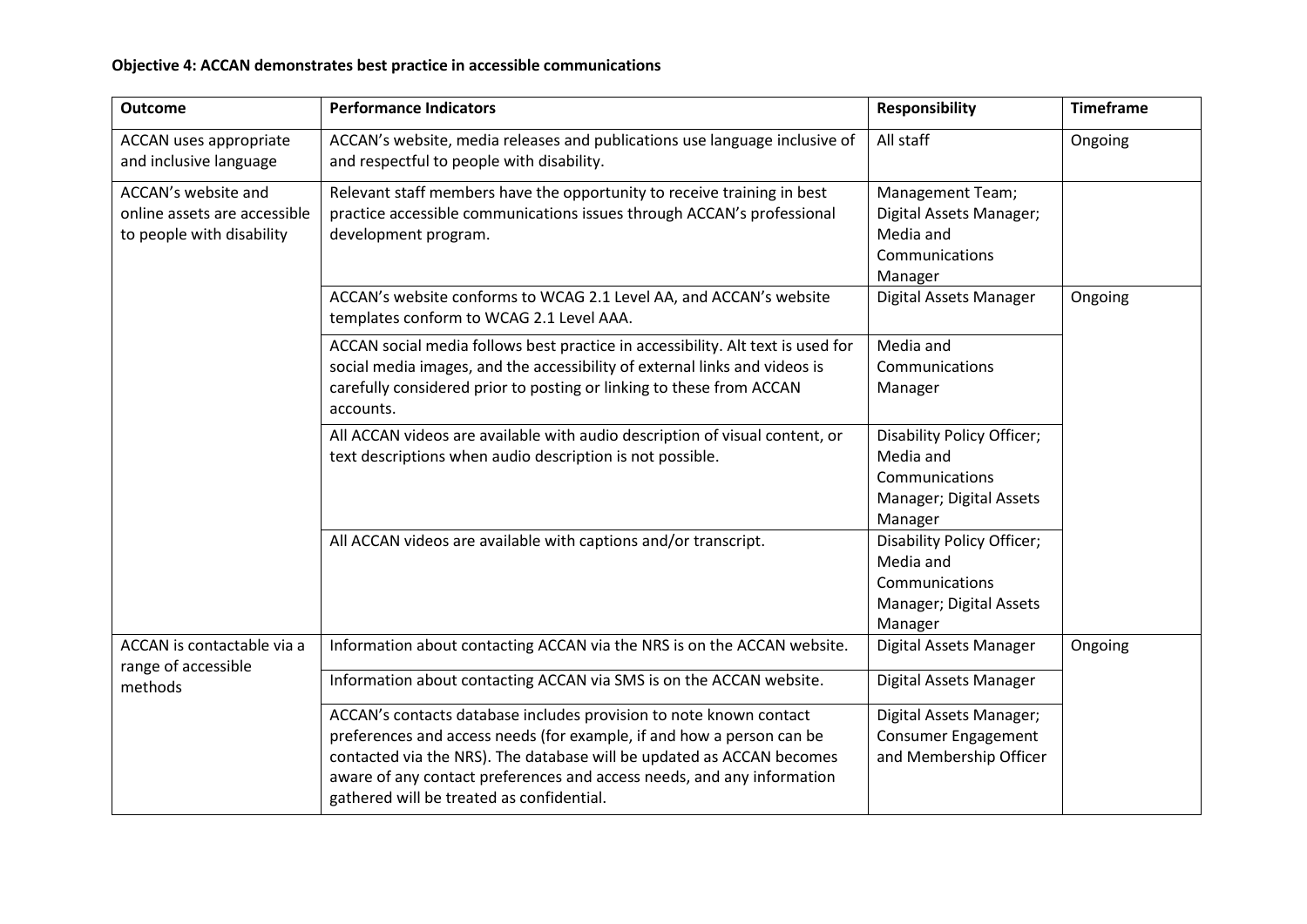| <b>Outcome</b>                                      | <b>Performance Indicators</b>                                                                                                                                                                                                                                                   | <b>Responsibility</b>                                                                           | <b>Timeframe</b> |
|-----------------------------------------------------|---------------------------------------------------------------------------------------------------------------------------------------------------------------------------------------------------------------------------------------------------------------------------------|-------------------------------------------------------------------------------------------------|------------------|
| Public documents created<br>by ACCAN are accessible | An accessible version of all public ACCAN documents will always be made<br>available. All Microsoft Word documents will be accessible, and PDFs will be<br>provided in an accessible format where ACCAN has direct control over the<br>PDF design process and source documents. | All staff                                                                                       | Ongoing          |
|                                                     | ACCAN will provide plain English summaries and, where possible, Easy<br>English summaries of all future consumer information resources. Legacy<br>public documents will also be made available in accessible formats upon<br>request, on a case by case basis.                  | Disability Policy Officer;<br>Media and<br>Communications<br>Manager; Digital Assets<br>Manager |                  |
|                                                     | ACCAN will provide Auslan versions of consumer information specifically<br>relevant to the Deaf community, and other information where practicable.                                                                                                                             | Disability Policy Officer;<br>Media and<br>Communications<br>Manager; Digital Assets<br>Manager |                  |
|                                                     | ACCAN's 2022-2024 DIAP will be made available in Easy English.                                                                                                                                                                                                                  | Disability Policy Officer;<br>Digital Assets Manager                                            | By June 2022     |
|                                                     | The ACCAN Grant Scheme application process and grants management<br>process are accessible and inclusive (e.g. application forms and processes<br>are accessible).                                                                                                              | <b>Grants and Research</b><br>Manager                                                           | Annual           |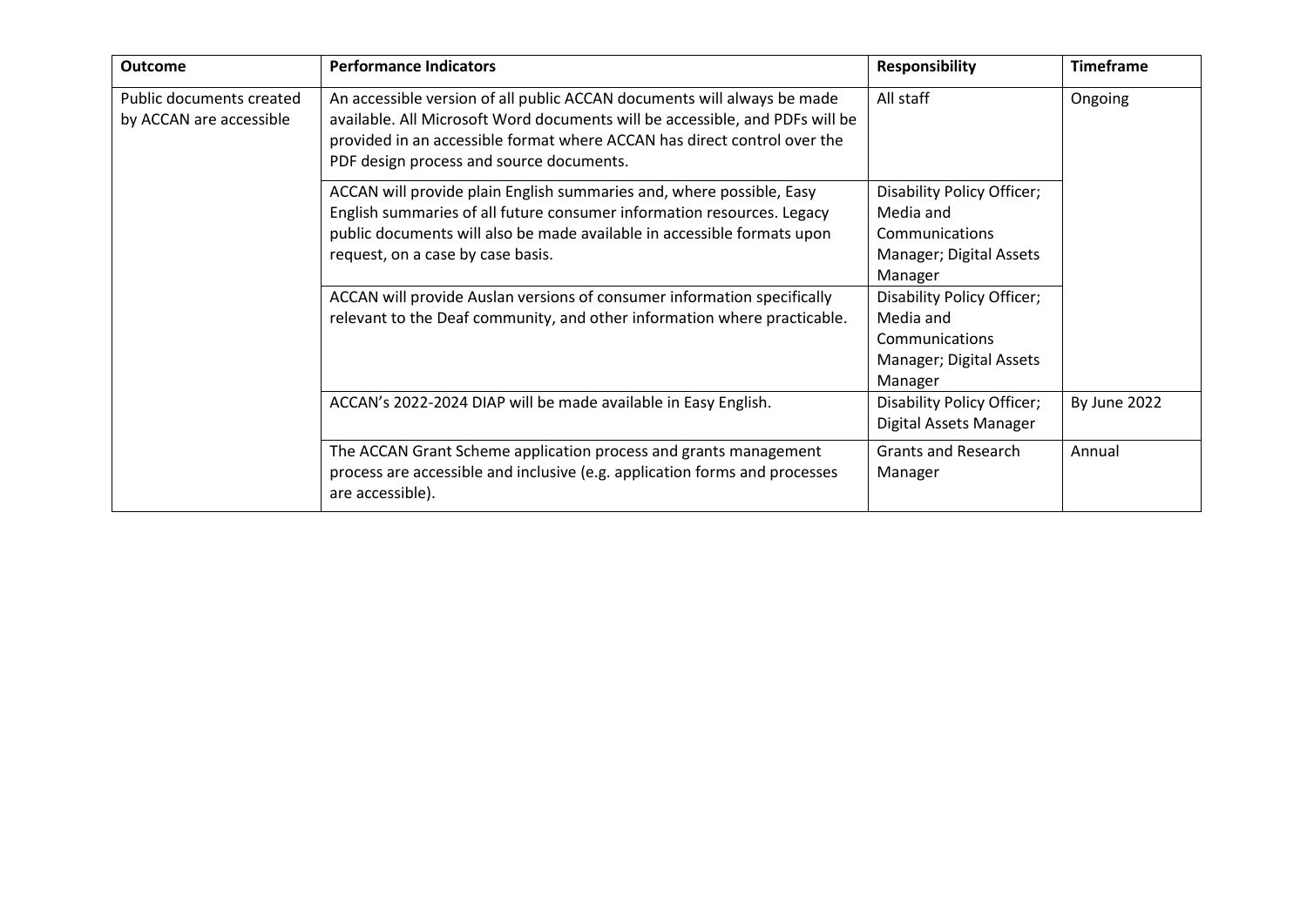| Objective 5: ACCAN supports products and services which improve outcomes and opportunities for people with disability |  |  |
|-----------------------------------------------------------------------------------------------------------------------|--|--|
|-----------------------------------------------------------------------------------------------------------------------|--|--|

| <b>Outcome</b>                                                                                                         | <b>Performance Indicators</b>                                                                                                                                                                                                                                            | <b>Responsibility</b>                              | <b>Timeframe</b> |
|------------------------------------------------------------------------------------------------------------------------|--------------------------------------------------------------------------------------------------------------------------------------------------------------------------------------------------------------------------------------------------------------------------|----------------------------------------------------|------------------|
| <b>ACCAN purchasing policies</b><br>will adhere to Universal<br>Design principles and will                             | Where possible, ACCAN will purchase products and services, including<br>training, which conform to Universal Design principles - that is, can be<br>used by people both with and without disability.                                                                     | <b>Business Manager;</b><br>Digital Assets Manager | Ongoing          |
| support employment<br>opportunities for people<br>with disability                                                      | Where possible, ACCAN will make purchases from disability organisations<br>that support the employment of people with disability (e.g. Australian<br>Disability Employment Services or grassroots organisations ethically<br>employing people with disability).          | <b>Business Manager</b>                            |                  |
| The organisations with<br>which we do regular<br>business will be expected<br>to meet ACCAN<br>accessibility standards | ACCAN ensures clear guidance is provided to ensure the organisations with<br>which we do business (including grant recipients and organisations<br>performing commissioned research) meet ACCAN's accessibility standards<br>where relevant to their contracted outputs. | Management Team                                    | Ongoing          |